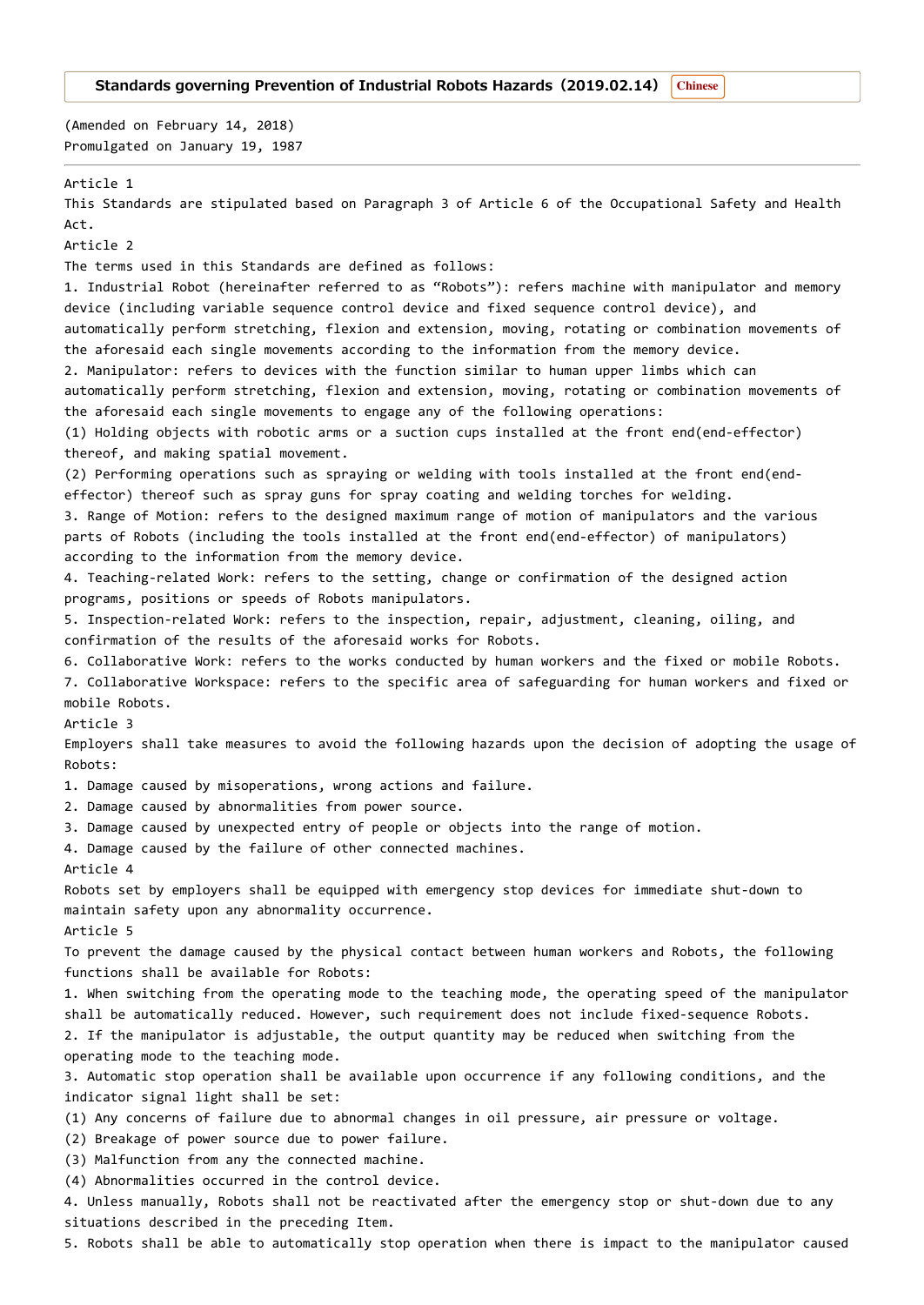by human workers' physical contact. Article 6 Robots shall be able to hold the objects tightly and firmly upon the shut-down caused by situations of Article 4 or Item 3 of the preceding Article. Article 7 The control panel of Robots set by employers shall be regulated as follows: 1. The position and usage status of the switch shall be clearly marked when the control panel has the following functions: (1) The "On/Off" sign of machinery power switch. (2) The "On/Off" sign of oil pressure or air pressure switch. (3) "Start" and "Stop". (4) Signs indicating the switching between the operating modes such as automatic, manual, teaching or confirmation. (5) Signs indicating the setting of the operating speed of the manipulator. (6) The action of the manipulator. (7) The action of the emergency stop device. 2. The switch for emergency stop device shall be constructed with easy-to-operate approach, located at an easy-to-operate position and shall be marked with the color red. 3. No other switches which may cause confusion or risk of misoperation shall be set near the proximity of the switch for emergency stop device. Article 8 The fixed control panel of Robots set by employers shall be regulated as follows: 1. Switch allowing mode changing between automatic and manual shall be set. However, such requirement does not include fixed‑sequence Robots. 2. Signal light available to indicate the action status under the manual mode. However, such requirement does not include fixed-sequence Robots. 3. Signal light available to indicate the action status under the automatic mode. 4. Terminals for grounding shall be equipped. 5. Switches other than the one for the emergency stop device shall be designed with guard or as countersunk head type. Article 9 The mobile control panel of Robots set by employers shall be regulated as follows: 1. Robot operated using the control panel shall not be operated by any other devices except for the operation of the emergency stop device. 2. Under the teaching mode, the switch controlling the panel shall be able to automatically shut-down the actions of Robots immediately when releasing such switch. 3. Mobile cables connected to the control panel shall have necessary strength and wear resistance. Article 10 Robots used by employers shall be equipped with the following terminals contacts: 1. The terminal contacts able to provide signals displaying the activation of the emergency stop device or automatic stop operation described in Subparagraph 3 of Article 5, and stop operation of the connected machinery. 2. The terminal contacts able to input the signals required for shutting down Robots upon malfunction of connected machinery. 3. The terminal contacts able to provide signals required to operate the emergency stop device which may be input from the switch described in Paragraph 5 of Article 18. Article 11 Robots set by employers shall have the ability to easily and safely carry out teaching-related works and inspection-related works. Article 12 Robots set by employers shall not have hazardous parts such as protrusions, sharp corners or gears exposed except for the necessary parts in use. Article 13 Pneumatically driven Robots used by employers shall have the structure allowing the residual pressure in the driving cylinder to be easily and safely discharged. Article 14 For Robots set by employers, motion direction of the joint parts of the manipulator may be marked, and the marked motion direction shall be consistent with the marked direction of the action on the control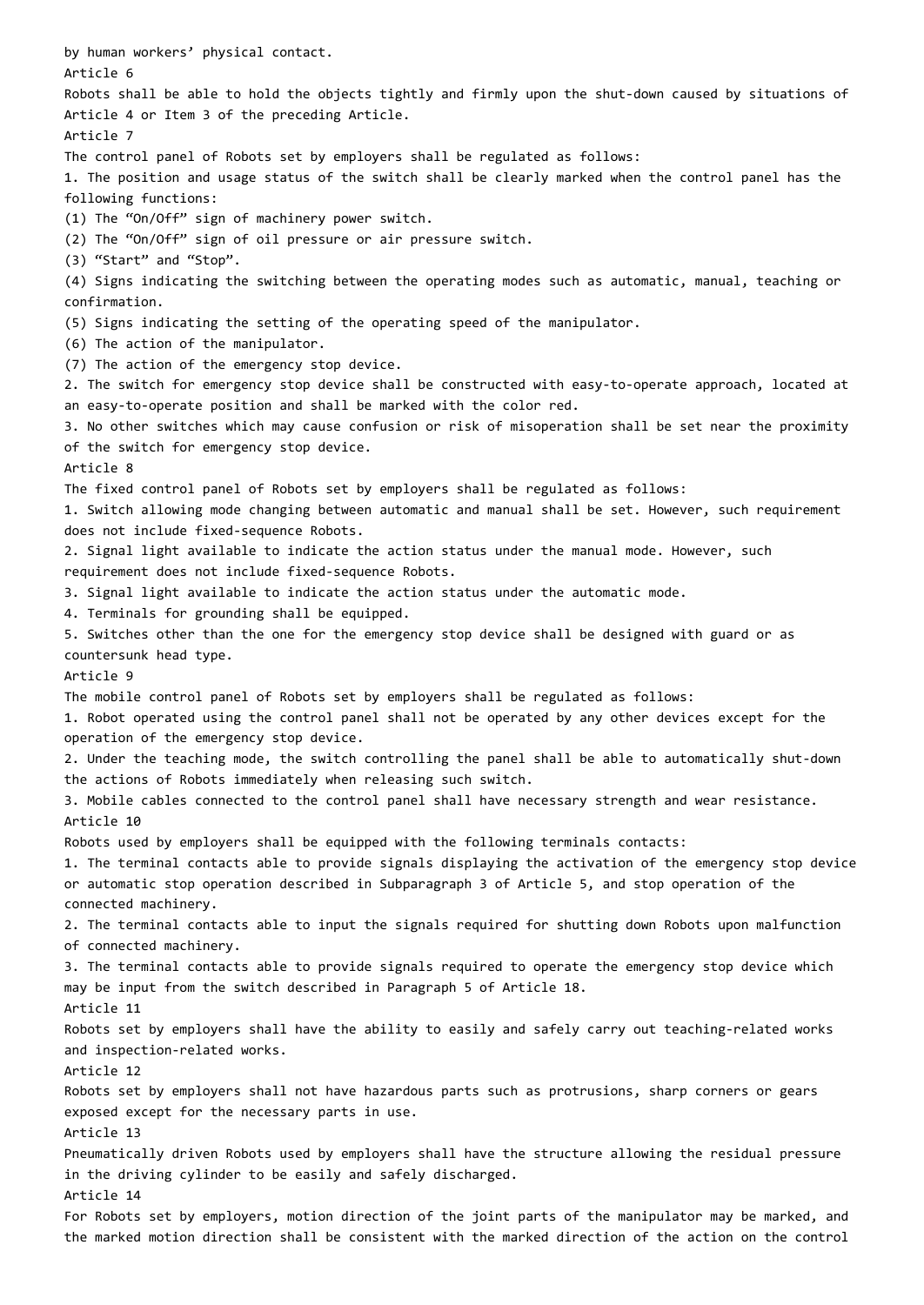panel. Article 15 Robots set by employers shall have the following functions to adapt the environment: 1. Resistant to the temperature, humidity, dust, vibration, etc. of the installation location. 2. Appropriate explosion proof structure for Robots' electrical equipment used if installed at the locations where flammable liquid vapor, flammable gas, flammable dust, etc. are retained or dust with deflagration nature is piled which generate high risk of fire outbreak or explosion. Article 16 Employers shall indicate the following items at the clear and visible parts of Robots: 1. The name of the manufacturer. 2. The manufacturing year and month. 3. The type. 4. The rated output power of the driving motor. Article 17 Robots set by employers shall be checked for the following items according to the instructions: 1. The type. 2. The structure (including the name of the main parts) and the principle of action (control mode or driving mode, etc.). 3. The rated output power of the driving motor. 4. The rated load capacity. 5. The maximum operating speed of the front end(end‑effector) of the manipulator during automatic mode and the action speed at the front end(end-effector) of the manipulator during the teaching mode. 6. The maximum force or torque of the manipulator and the force or torque of the manipulator during the teaching mode operation. 7. The range of motion. 8. The allowable range of variation of oil pressure, air pressure and voltage. 9. Noise sound pressure level. 10. Types and performance of safety functions. 11. Installation methods and safety notice during installation. 12. Lifting methods and safety notice during lifting. 13. Safety notice for operation of automatic mode (including start and abnormality occurrence). 14. Operation methods for teaching‑related works and related notice during teaching. 15. Operation methods for inspection‑related works and related notice during inspection so as to ensure the reserved safety workspace. 16. Pre‑operation checkpoints, periodic inspection and the methods, criteria and implementation period. 17. Other matters related to Robots Installation. Article 18 Configuration of Robots by employers shall be regulated by the following requirements: 1. Ensuring necessary space for safe implementation of operations. 2. The fixed control panel shall be set outside the range of motion, and allow the operator to visually observe the position of Robots comprehensively. 3. Pressure gauges, oil pressure gauges and other measuring instruments shall be located in a clearly visible position and indicate the safe working area. 4. Electrical wiring, hydraulic piping, and pneumatic piping shall be located to prevent damage from the manipulator and tools could affect. 5. The emergency stop device switch shall be installed at an appropriate spot outside the control panel. 6. The emergency stop device and indicator signal light shall be set at the location where Robots could be is clearly observed from. Article 19 Robots limiting device set by employers shall be regulated by the following requirements: 1. The mechanical limiting device shall have sufficient strength. 2. The action circuit of the electrical limiting device shall be set separately from the program circuit controlling Robots. Article 20 The status of motion and performance of limiting device between the action of Robots and connected machine shall be clearly confirmed after the setting of Robots which shall not be used until no abnormality is detected.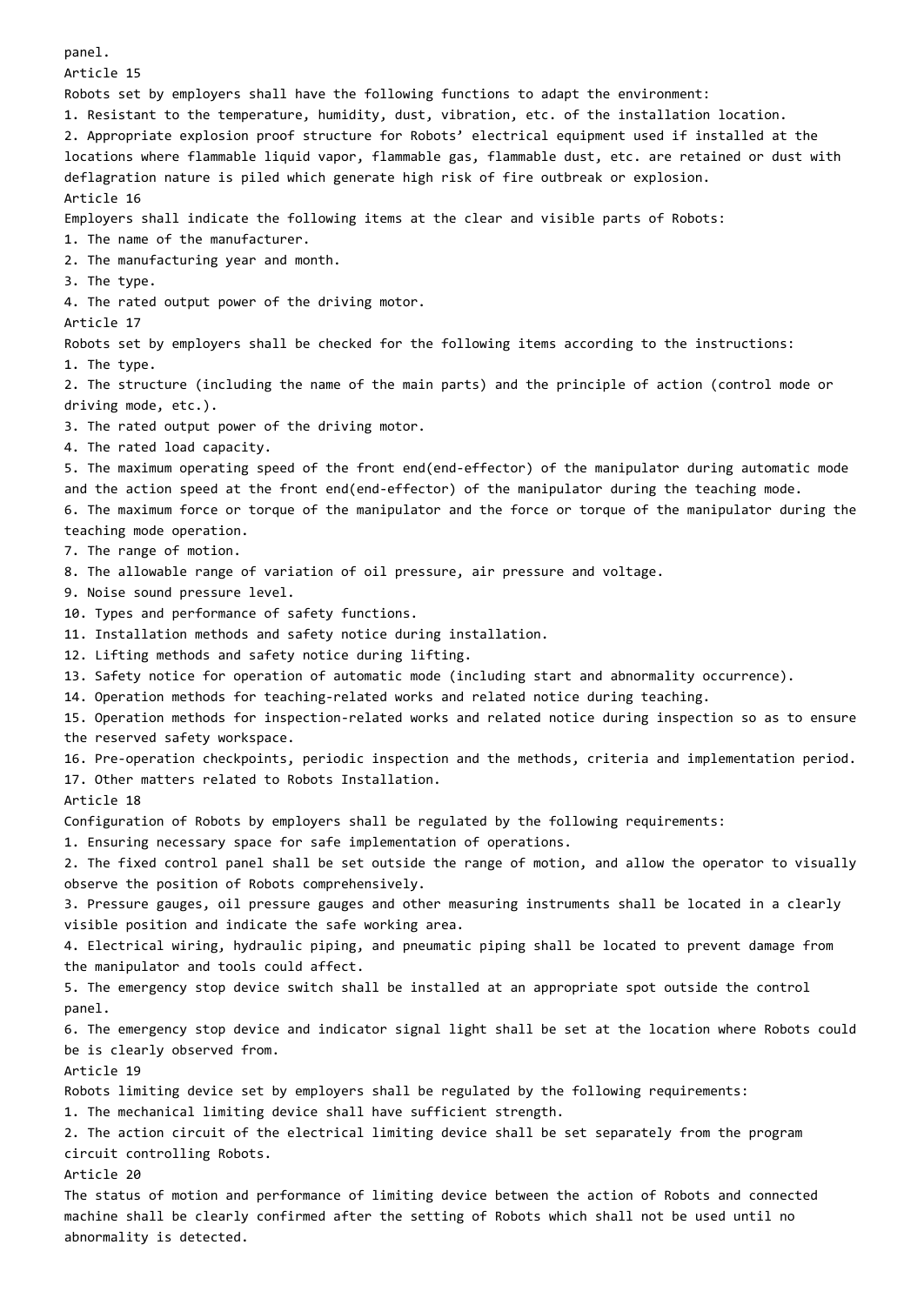Employers shall set fences or barriers around the range of motion of Robots according to the following regulations: 1.Workers shall not be easy to enter the range of motion except entrances and exits. 2. The entrances and exits of the installation site shall be marked and informed to the workers for prohibiting any entry during operation, and one of the following measures shall be taken: (1) Opto‑electronic safety devices, safety mats or other devices with equivalent functions shall be provided at the entrances and exits. (2) Door or pillars for stabling, ropes or chains which are easy to identify from the periphery of the entrances and exits, and when the door are opened or ropes (or chains) are detached, the emergency stop device shall be able to react immediately. Employers using Collaborative Robots shall comply with Chinese National Standards CNS14490 series, International Organization for Standardization ISO10218 series or any equivalent standards, and carry out evaluations on the following matters. After the produced safety evaluation report is retained, it is available not to be subject to the requirements of the preceding Paragraph: 1. The brief introduction to the operation or process of Collaborative Robots. 2. Safety management plan. 3. Safety certification report or declaration of conformity. 4. Safety procedures and reports of the Commissioning test. 5. Safety Procedures and reports of the Initial start‑up. 6. Automatic inspection plan and inspection record form. 7. Emergency response plan. Employers using Collaborative Robots shall re-evaluate the information provided required by the preceding Paragraph when the design changed or every five years, and record and save relevant reports for the minimum period of five years. In the evaluations set out in the preceding two Paragraphs, employers shall convene the following personnel to form the evaluation team for assessment implementation: 1. The person in charge of the workplace. 2. Professionals of the designing, manufacture or installation of Robots. However, personnel familiar the process of collaborative robots may be assigned for the re‑evaluation for every five years in the preceding Paragraph. 3. Occupational safety and health personnel dispatched in accordance with assign lines for Occupational Safety and Health Management. 4. Workplace supervisors. 5. Workers familiar with the workplace. Article 22 The opto-electronic safety device of the preceding Article shall comply with the following requirements: 1. When it is detected that a worker is closing to the range of motion, the emergency stop device shall immediately react. 2. The sufficient optical axes necessary to detect workers entering the range of motion. 3. Measures to prevent the receiver from being exposed to other light source that not from the transmitter. Article 23 Employers shall dispatch monitoring personnel at the sites not reached by the range of motion of Robots to prevent any workers from entering the range of motion of Robots with not necessary purpose. Employers shall prohibit workers who are not permit to work with Collaborative Robots from entering the collaborative workspace. Article 24 Employers should establish safety standards for the following matters and enable workers to perform operations in accordance such standards: 1. Operation methods and steps of Robots, including the necessary methods such as the starting and switching operation. 2. The operation speed of the manipulator under teaching-related works. 3. The communication signal when two or more workers are working together. 4. The contingency measures taken by the workers in the event of abnormal. 5. The method of confirming the elimination of abnormal situation and resuming safety before restarting Robots due to the activation of emergency stop device.

Article 21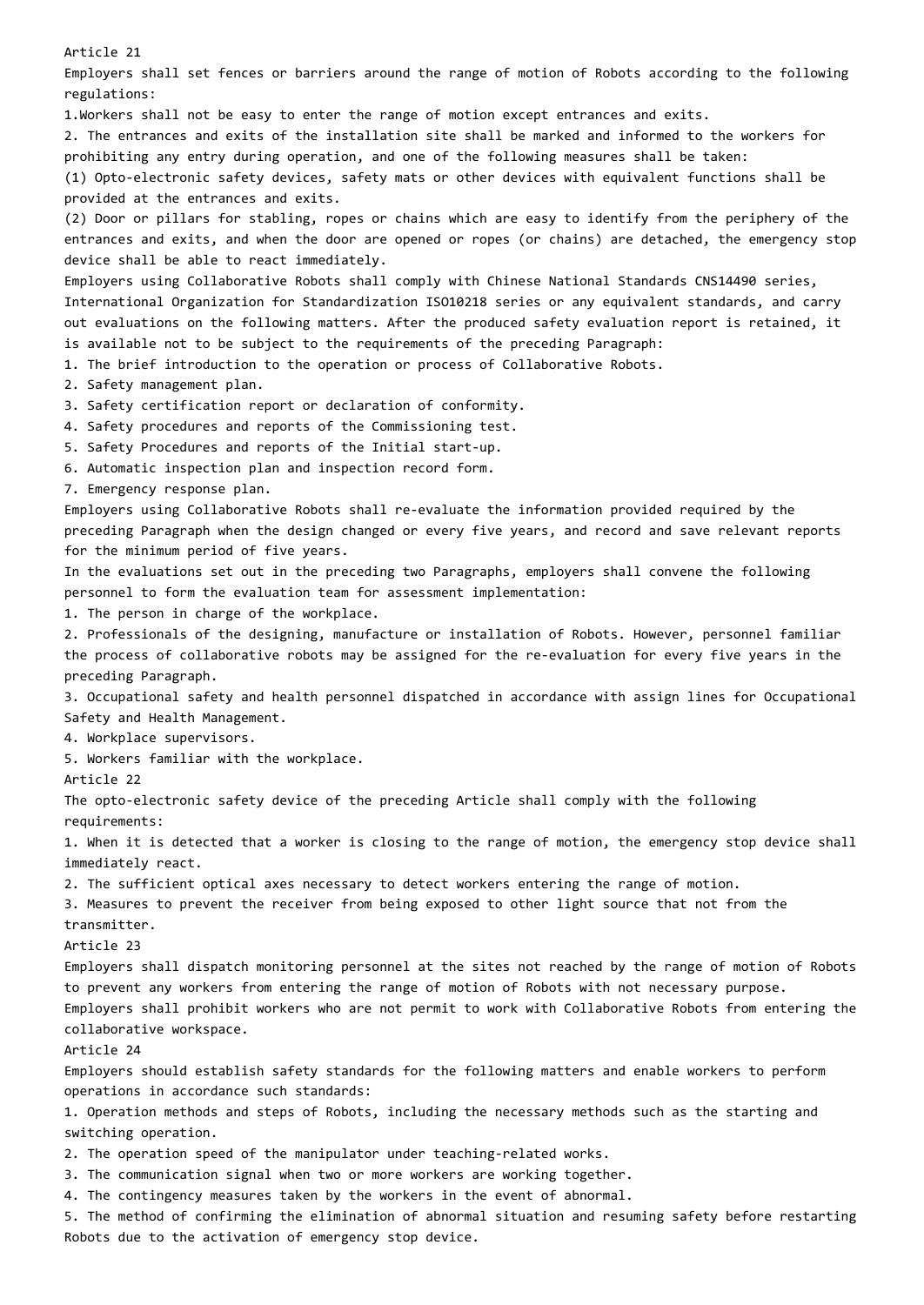Article 25

The start and mode switch, etc. shall be labeled "Operation now" or the cover of control panel shall be lock out to prevent irrelevant personnel from accidentally touching or operating when employers assign workers to operate Robots. Article 26 Employer assign workers operating tasking within the range of motion of Robots shall take at least one of the following measures or the equivalent actions to have Robots shut-down immediately when abnormal situations occur: 1. Dispatching monitoring personnel at the sites not reached by the range of motion of Robots to conduct the following tasks: (1) Immediately operate the emergency stop device in the event of an abnormal conditions. (2) Strictly prohibit irrelevant personnel entering the range of motion. 2. Deliver the emergency stop device switch to workers who are engaged in the work within the range of motion. 3. Use the mobile control panel specified in Items 1 and 2 of Article 9 to conduct related tasks. If workers engaging in the operation Robot are unable to handle the overall operating state of the movable parts of Robots, the measures specified in Item 1 of the preceding Paragraph shall be adopted. Article 27 Employers assign workers engage in teaching‑related works shall in advance confirm the following matters and take any necessary measures to improve the detected abnormalities: 1. Whether the exterior casing of cables is damaged. 2. Whether there are any abnormal situations of the operation of the manipulator. 3. Whether the function of the control device and the emergency stop device is normal. 4. Whether air or oil leaks from the pipes. The confirmation tasks specified in Item 1 of the preceding Paragraph shall be implemented after the operation stop; the ones specified in Items 2 and 3 shall be carried out in the area not reached by the range of motion. Article 28 Employers equipping Robots with tools such as welding torch or spray gun at the front end(end-effector) of the manipulator shall adopt automatic cleaning mechanism to clean the tools to prevent workers from entering the range of motion. However, such requirement does not include those who have difficulty to implement. Article 29 Employers assign workers working on the decomposition of the pneumatic system and the replacement of spare parts shall fully discharge the residual pressure in the driving cylinder in advance. Article 30 Employers assign workers performing the operation check for Robots shall have such tasks implemented in the area not reached by the range of motion. However, such requirement does not include those who have difficulty to implement. Article 31 Employers assign workers performing the teaching-related works or inspection-related works in the range of motion shall take necessary measures of Articles 24 to 30. However, the provisions of Articles 24 and 26 shall not be applied when implementing teaching‑related works under the driving source is closed or inspection-related works when machine is fully shut down. Article 32 Employers shall confirm the following matters and specify certain communication signals prior to assign workers activating Robots: 1. No one is at presence within the range of motion. 2. The mobile control panel or tools have been placed in proper positions. 3. No abnormality is indicated in the abnormal indicator of Robots or connected machine. Article 33 Employers shall confirm the indicator light is displayed during the automatic operation after activating of Robots for automatic operation. When Robots or connected machine have any abnormality and workers are required to enter the range of motion for repair, robot shall be shut down in advance before workers enter the range of motion by emergency stop device. The marked sign as "No Touching!" shall be placed at the start switch by the personnel in addition to safety plugs. Article 34

Employers shall set appropriate safeguarding based on the features of weight, temperature or chemical